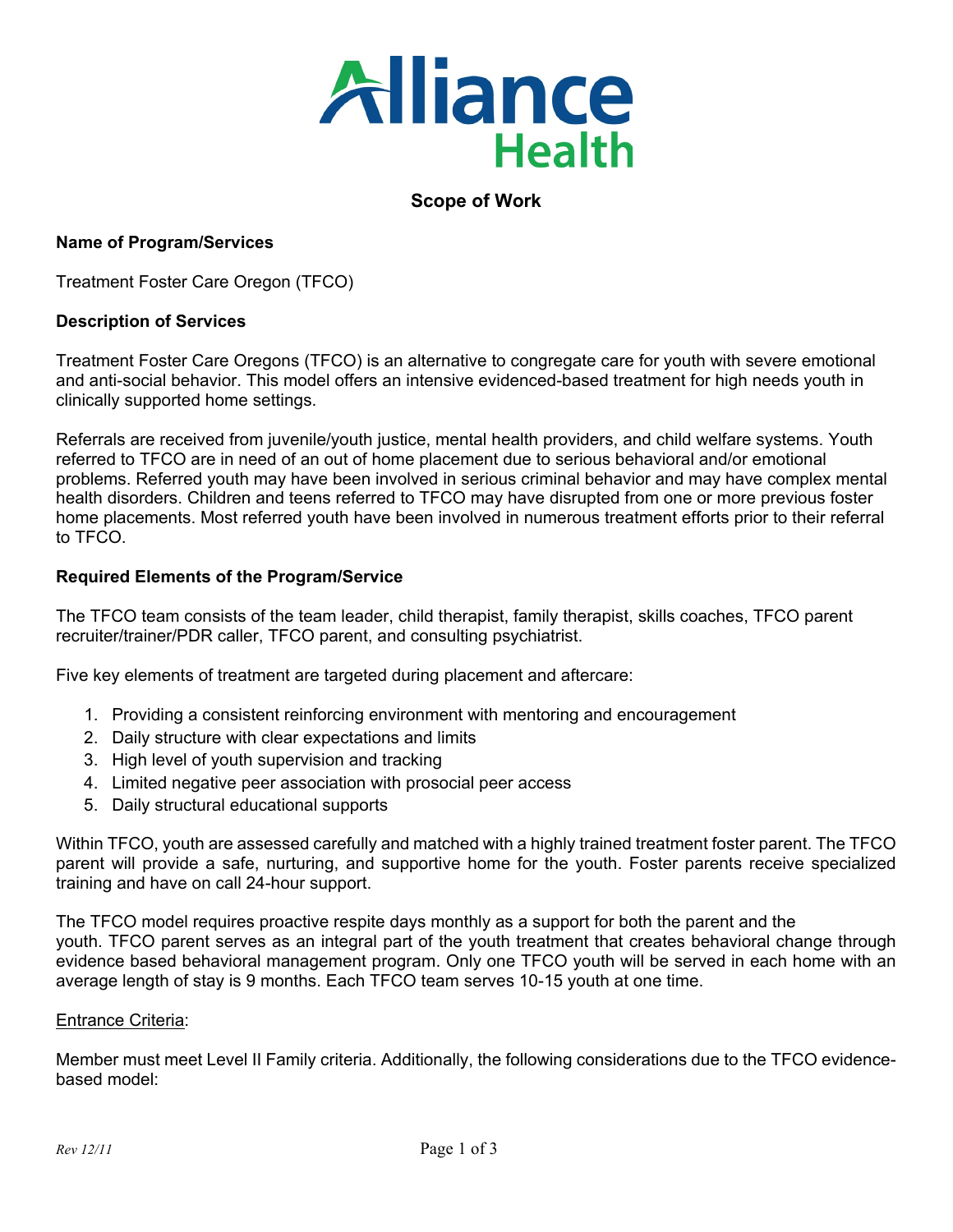

Referrals to TFCO are most appropriate when in-home family preservation services have not been successful, or when a youth is exiting a highly restrictive institutional or group care setting. The initial referral should include an identified family or placement recommendation where the youth will permanently reside after completion of the program. When a youth begins a stay in a TFCO foster home, the youth's family or long-term placement home also receives TFCO services. This ensures continuity once TFCO treatment is completed.

Youth exhibiting acutely suicidal, homicidal, or psychotic behavior should not be placed in the TFCO program. Because of the intensive nature of the model, youth are expected to participate exclusively in TFCO as the sole and comprehensive treatment service (with the exception of psychiatric services, if needed). A youth should be considered safe in the community to be referred to TFCO.

TFCO at Thompson focuses on adolescents 12 through 17 years of age. TFCO is delivered by a carefully selected, highly trained specialized team that serves 10-15 youth at a time.

# **Required Outcomes**

The expected outcomes for TFCO are as follows:

## During Treatment-Agency Measure

• No more than 20% of youth move to another TFC placement once matched and placed with TFCO Home.

At Discharge (for youth who received at least 60 days of service):

• 80% of youth move to a permanent or less restrictive setting or planned residential program.

Six Months Post Discharge (for youth who received at least 60 days of service):

- 80% of youth have remained stable in a permanent, planned or less restrictive setting.
- Out-of-home placement: Less than 10% of youth have been placed in a higher level of residential treatment services, and less than 5% have had a psychiatric hospitalization.

Twelve Months Post Discharge (for youth who received at least 60 days of service):

- 80% of youth have remained stable in a permanent or less restrictive setting.
- Out-of-home placement: Less than 10% of youth have been placed in a higher level of residential treatment services, and less than 5% have had a psychiatric hospitalization.

# **Collaboration**

TFCO team will collaborate with DSS/juvenile justice if applicable, Alliance care management staff, schools, other treatment providers and family/caregivers.

# **Documentation Requirements**

This service follows all requirements of CCP 8D-2 for Level II Family Type.

# **Reporting Requirements**